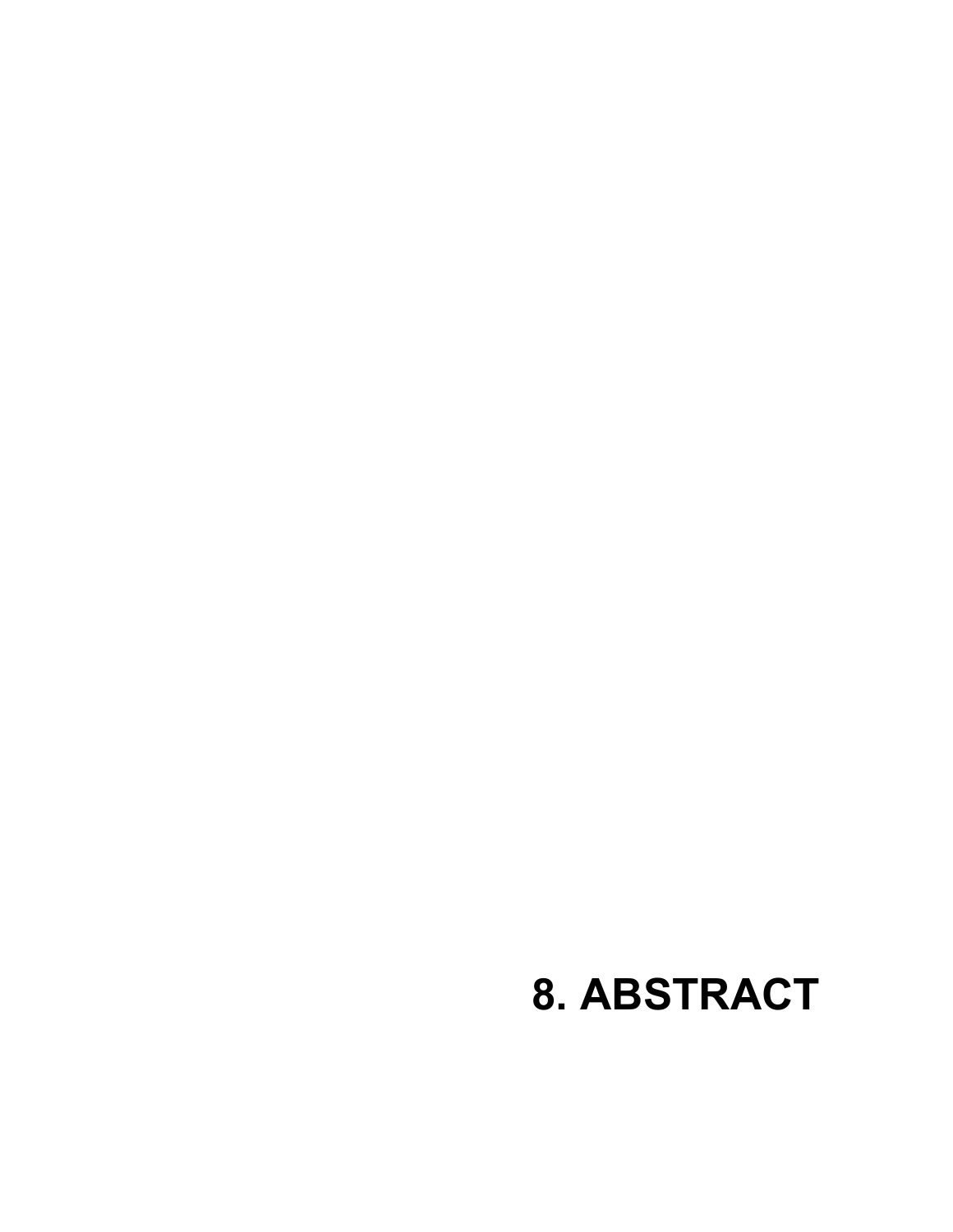Exposure to environmental contaminants, known as endocrine disruptors (EDs), alter development and functions of the endocrine system, affecting varied taxa as amphibians, fishes, reptilians, rodents, and human beings. Endocrine disruptors include a wide variety of chemical compounds of different structure, which include synthetic and natural hormones, pesticides, and compounds used in the plastic and pharmaceutical industries, among others. Several EDs mimic the actions of estrogen, and for that reason are called xenoestrogens. Among the reproductive alterations caused by xenoestrogen exposure, we can emphasize the reduction of fertility, lower birth rate, reduction in hatchling survival, alterations in hormonal profiles and in sexual behaviour.

Bisphenol A (BPA), endosulfan (END) and atrazine (ATZ) are EDs to which animals and human beings are exposed on a daily basis. BPA is a compound widely used in the plastic polycarbonate production and epoxi resins. It was demonstrated that such products may release BPA molecules in normal conditions of use by rupture of the ester bond between monomers. Endosulfan is an organochloride insecticide widely used in Argentina since monocrotophos was forbidden, and nowadays, is one of the insecticides of preference in crops. Atrazine is an herbicide that inhibits photosynthesis. It is used in weed control in agriculture and as a non-selective herbicide in lands that are not used for crops. Effects on the endocrine system and reproductive function have been shown after environmental or experimental exposure to BPA, END or ATZ acting mainly as xenoestrogens. Moreover, they were found in superficial water, sediments, human and animal fluids and tissues, for those reasons they represent a highly significant potential risk for humans and wildlife. The encroachment of natural habitats for their use as croplands is on the rise in Argentina. Growing agriculture brings growing pesticide use, thus increasing the exposure of wildlife to hormonally active compounds. For environmental pollution screening and to evaluate pollutant effects, an adequate selection of sentinel species and biomarkers is very important. *Caiman latirostris* (broadsnouted caiman) are widely distributed in northeastern Argentina, and are being used by sustainable ranching programs. Caimans have ecological and physiological characteristics that make it a possible sentinel of xenoestrogen exposure. Among caiman's main characteristics, we could mention that: it is an oviparous species, with temperature sex determination, with a top position in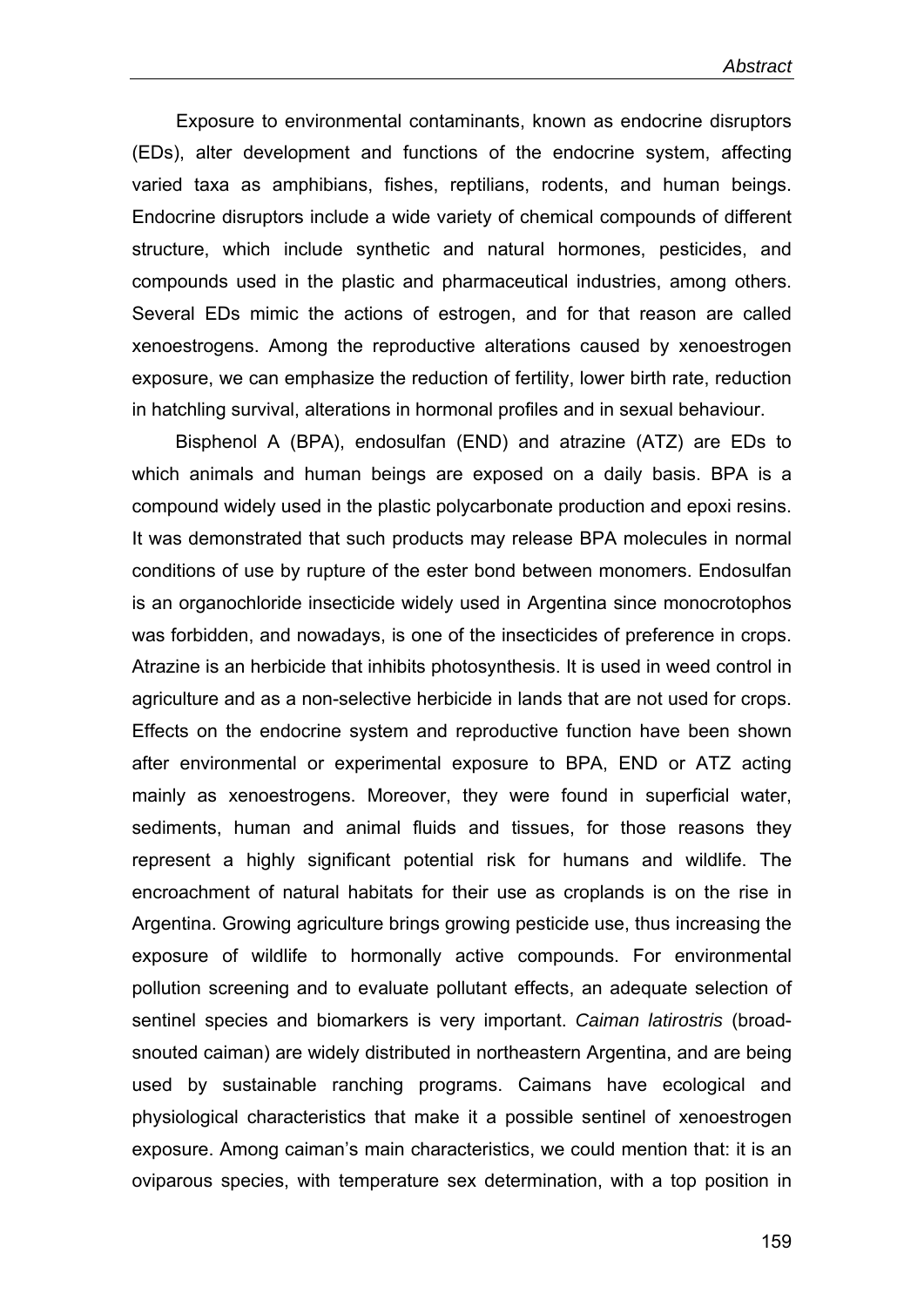the food web, and a lifespan similar to that of humans allowing bioaccumulation of contaminants, it is a species with land and aquatic habits that can be exposed to a high variety of contaminants at all life stages. The abovementioned characteristics could allow identifying and selecting suitable biomarkers of exposure to contaminants with estrogenic activity. Xenoestrogens could alter development and histoarchitecture of gonads, and hormonal profiles, providing potential biomarkers to evaluate in caimans. Vitellogenin (Vtg) is a yolk precursor protein synthesized by the liver of non-mammalian vertebrates and induced in response to estrogen. Detection of plasma Vtg in male caimans might be a valuable tool in biomonitoring xenoestrogen exposure in a polluted environment, becoming a useful biomarker of EDs exposure.

**General hypothesis:** *Caiman latirostris* is a potential sentinel species for the presence of EDCs in the environment and a direct indicator that readily alert of ecosystem health problems.

**Aim of this thesis**: to study the effects of exposure to E2, BPA, END and ATZ on putative targets of estrogen action in order to identify biomarkers and characterize *Caiman latirostris* as sentinel of xenoestrogen pollution. To achieve this, the subsequent specific aims were followed:

8. To verify whether E2 induces Vtg in *Caiman latirostris* as it does in other oviparous species. In case of an affirmative answer,

a. To characterize caiman Vtg.

b. To generate specific antibodies against caiman Vtg to quantify plasma levels and determine cell site and pattern of Vtg expression.

c. To characterize the anti-Vtg antibodies, looking for cross reactivity with Vtg from other wild reptiles.

d. To optimize immunoassays such as dot blot, western blot, ELISA, and immunohistochemistry in order to screen and quantify Vtg tissue and serum levels.

9. To identify target organs and biomarkers of estrogen action in caiman reproductive tract.

10.To describe biomarker alterations after *in ovo* exposure to environmentally relevant doses of BPA, END and ATZ.

11.To assess the effect of *in ovo* exposure to ATZ or END on sex determination.

160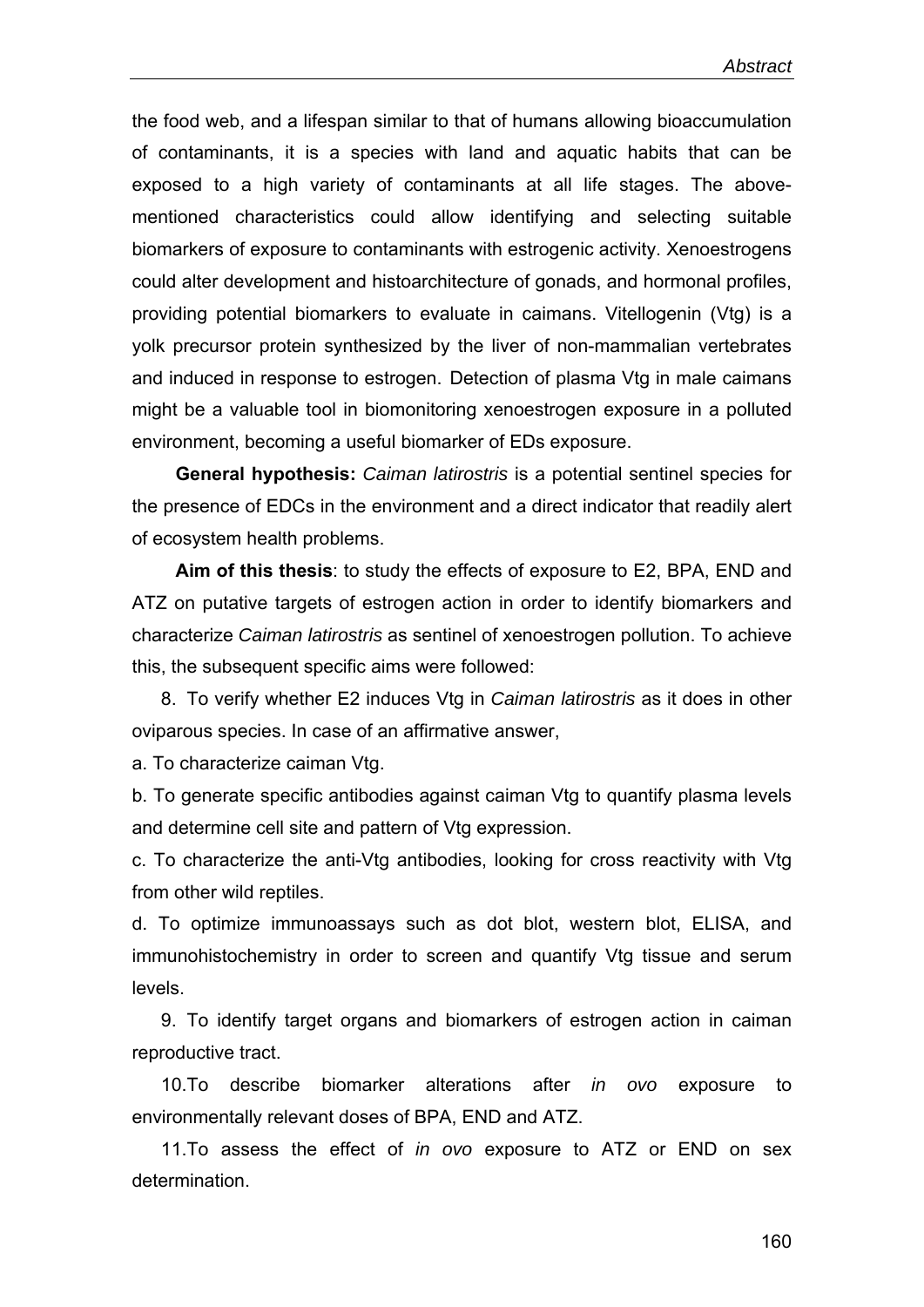12.To assess any change in caiman growth and development due to prenatal exposure to BPA, ATZ or END.

13.To determine E2 and T profiles to complement the investigation on sex determination and/or to alert about possible alterations related to environmental estrogens.

14. To establish associations between results obtained in order to explain possible consequences of environmental pollution on the growth, development and reproduction of *C. latirostris*, and to contribute with a better knowledge of this species and our environment.

**Materials and Methods.** Juvenile caimans were used to induce Vtg synthesis by estrogenic treatment (7 consecutive injections with  $1\mu$ g/g of E2). Vtg was identified and purified from the plasma by saline precipitation followed by ionic exchange chromatography. Then, with the purified Vtg, rabbits were inoculated to obtain serum with antibodies anti-Vtg. It was purified by 2 consecutive affinity chromatography, obtaining specific antibodies against Vtg. Techniques were optimized: dot blot for screening, western blot to detect the protein qualitatively and specifically, not only in caiman but also in turtle, and an ELISA was designed to quantify Vtg content in different caiman serum samples. These optimized methodologies were applied: to detect Vtg induced by estrogenic treatment in juvenile caiman males (1 and 2 doses of E2 1μg/g) and in neonatal animals (1, 2 and 7 doses of  $E2 \, 1\mu g/g$ ), and to determine Vtg in wild turtle in reproductive season. In E2-treated caiman hatchlings, we evaluate oviductal epithelial proliferation by immunohistochemistry and the epithelial height of the oviduct by image analyses.

Effects of *in ovo* treatment with END, ATZ and BPA were evaluated. *Caiman latirostris* eggs were collected from nests of wetlands located in regions of low to moderate anthropic intervention. Eggs were transported to laboratory where they were weighed and incubated in controlled conditions of humidity and temperature (33ºC to obtain males and 30ºC to obtain females). Once at stage 20 of embryonic development, eggs were topically treated. In different experiments the following compounds were used: BPA was applied at concentrations of 1.4 and 140 ppm, E2 at 0.014 and 1.4 ppm, END at concentrations of 0.02, 2 and 20 ppm, and ATZ at 0.2 ppm. In every case,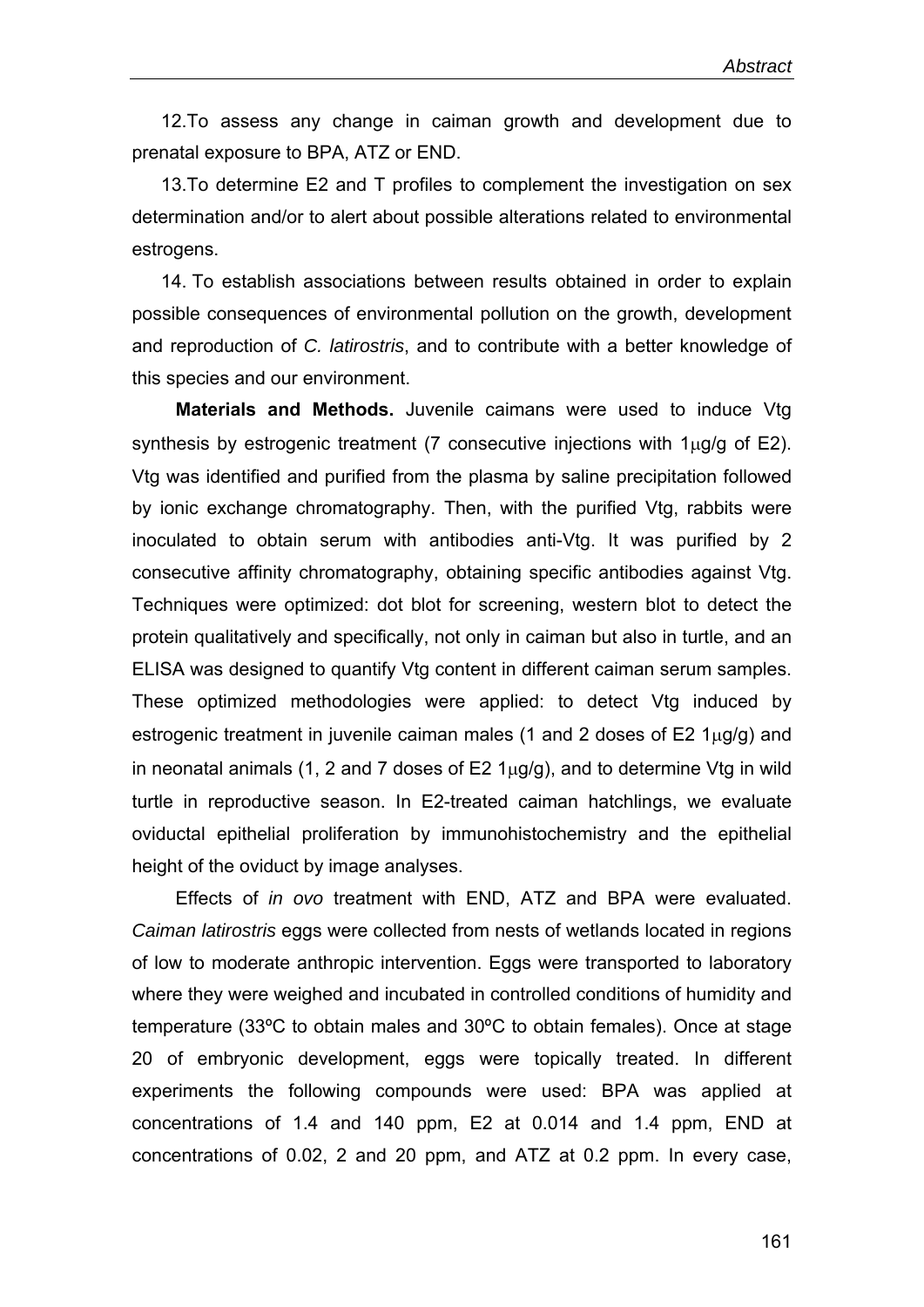negative control (treated with vehicle –ethanol) and positive control (with E2 1.4 ppm) groups were used. Incubation continued after treatment, we assisted the births and at 10 days of age, hatchlings were sacrificed and sex was determined by macroscopic and histological evaluation of the gonads. In males, the perimeter of seminiferous tubules was determined by image analysis of histological slides. Expression of  $\alpha$ -actin and desmin proteins were characterized in myoid cells in animals of 10 days and 12 months of age, by immunohistochemistry. Desmin expression was quantified related to tubular perimeter in the different experimental groups of 10 day-old caimans. Moreover, intratubular proliferation was evaluated assessing BrdU incorporation by immunohistochemistry and apoptosis was determined by TUNEL technique.

On the other hand, E2 and T profiles were determined by RIA in animals of different ages in normal conditions, and then to evaluate xenoestrogen effects on those profiles at short term (animals of 10 days of age) and long term (12 month-old caimans).

**Results**. Vtg induction after E2 treatment was confirmed in male and female juvenile caimans. Caiman Vtg was characterized as two proteins of 205 and 225 kDa by SDS-PAGE, and 395 and 415 kDa in native PAGE, with phosphorilated characteristics. Proteins were purified and used to generate antibodies. The antibody obtained was used successfully in the development and optimization of dot blot, western blot, ELISA and immunohistochemistry showing high specificity and sensitivity. Moreover, the new generated antibody recognized Vtg in E2 treated and adult female fresh water turtles. We induced and quantified Vtg in juvenile males treated with E2 and in hatchlings subjected to different treatment protocols. In males, we observed an increase in protein synthesis due mainly to Vtg, and we determined that not only a first E2 exposure induced Vtg, but also a new dose caused an induction significantly larger related to the first one (priming effect). In hatchlings, we observed that E2 induced Vtg synthesis in a dose-dependent manner, while no priming effect was observed. In females, besides Vtg induction, we observed that in the oviduct, the epithelia height and proliferative activity epithelia were proper biomarkers of postnatal exposure to estrogenic agents, showing a significant increase in their response after E2 treatment.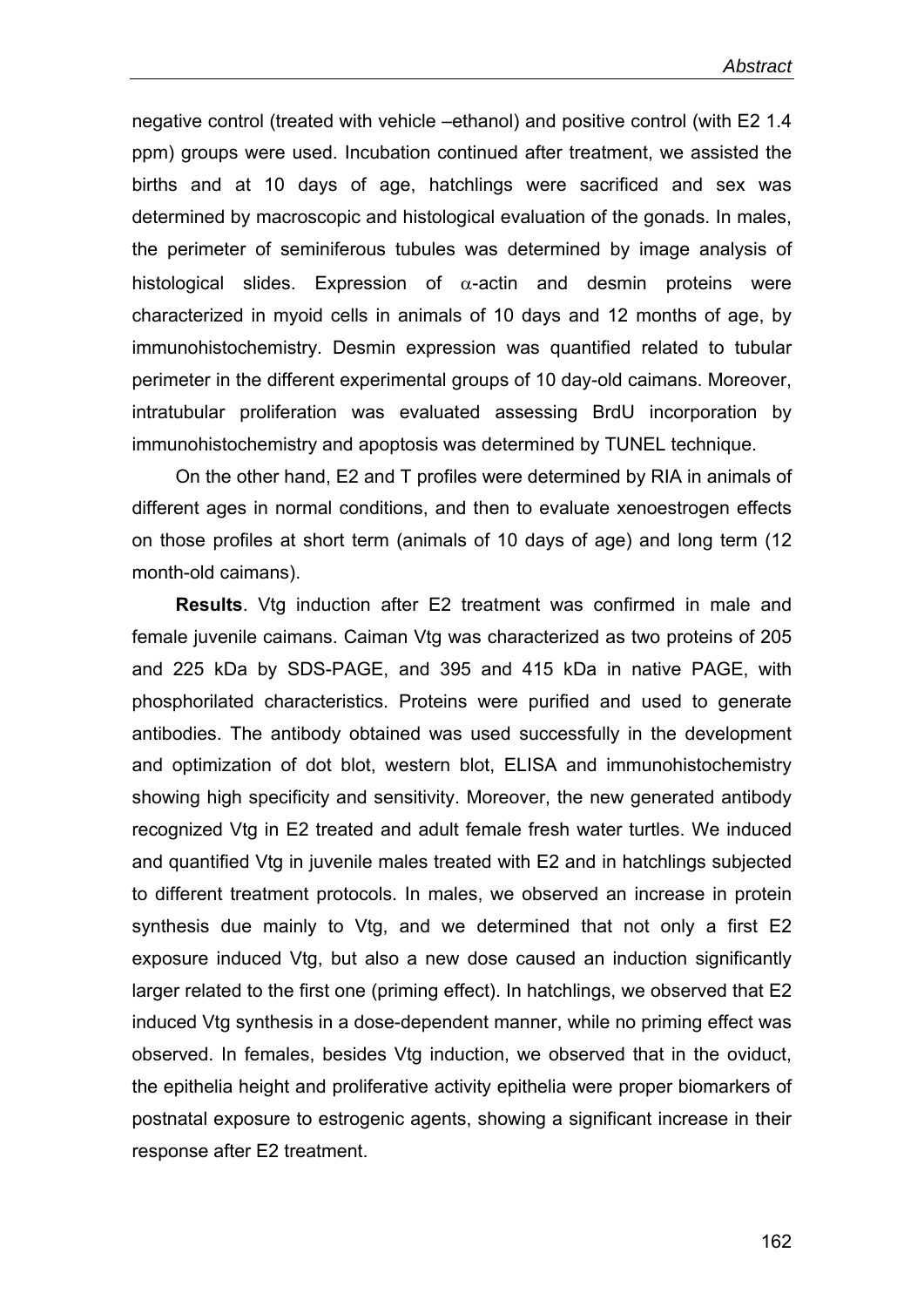Prenatal exposure to END 2 and 20 ppm or ATZ 0.2 induced a fractional egg weight loss significantly higher than in controls, moreover, in these groups smaller hatchlings were born.

In contrast with the results previously reported for BPA 140 ppm and E2 1.4 ppm, all hatchling from eggs incubated at 33ºC were males, showing absence of sex reversion caused by ATZ and END in the applied doses.

Ten days old male testis from caiman prenatal exposed to END 20 ppm and ATZ exhibited altered histoarchitecture with a significant increase in the perimeter of seminiferous tubules. In order to determine the cause of tubule disruption, the expression of  $\alpha$ -actin and desmin proteins in peritubular myoid cells was studied at 10 days and 12 months of age. At both ages, myoid cells expressed desmin while  $\alpha$ -actin expression was absent, probably due to functional immaturity. Disrupted tubules presented lower percentage of desmin expression relative to the tubular perimeter. To determine whether the loss of continuity observed in the distribution of myoid cells and the increase in tubular perimeter was caused by an increase in the number of intratubular cells, proliferative activity was evaluated. No differences in the percentage of proliferating cells inside the seminiferous tubules were observed among different experimental groups, either an alteration in programmed cell death, suggesting the existence of an adequate balance in the cellular turnover.

Female and male E2 and T levels were evaluated at different ages in control animals raised in captivity. As expected, male and female exhibited different steroid hormones profiles. In neonatal caimans exposed *in ovo* to pesticides or BPA, a significant decrease in T levels was observed, while no changes in E2 levels were detected. Females obtained by sex reversion (BPA and E2 treatments) had similar steroid hormonal levels to control females either at 10 days or at 12 month of age.

**Conclusions**. Results obtained in this thesis allowed us to conclude that:

1. *Caiman latirostris* males and females, as other oviparous species, are able to synthesize Vtg in response to estrogenic stimulus; this was confirmed in neonatal and juvenile animals.

2. The methodologies optimized in the present study allowed characterizing caiman Vtg as a biomarker of postnatal exposure to agents with estrogenic activity.